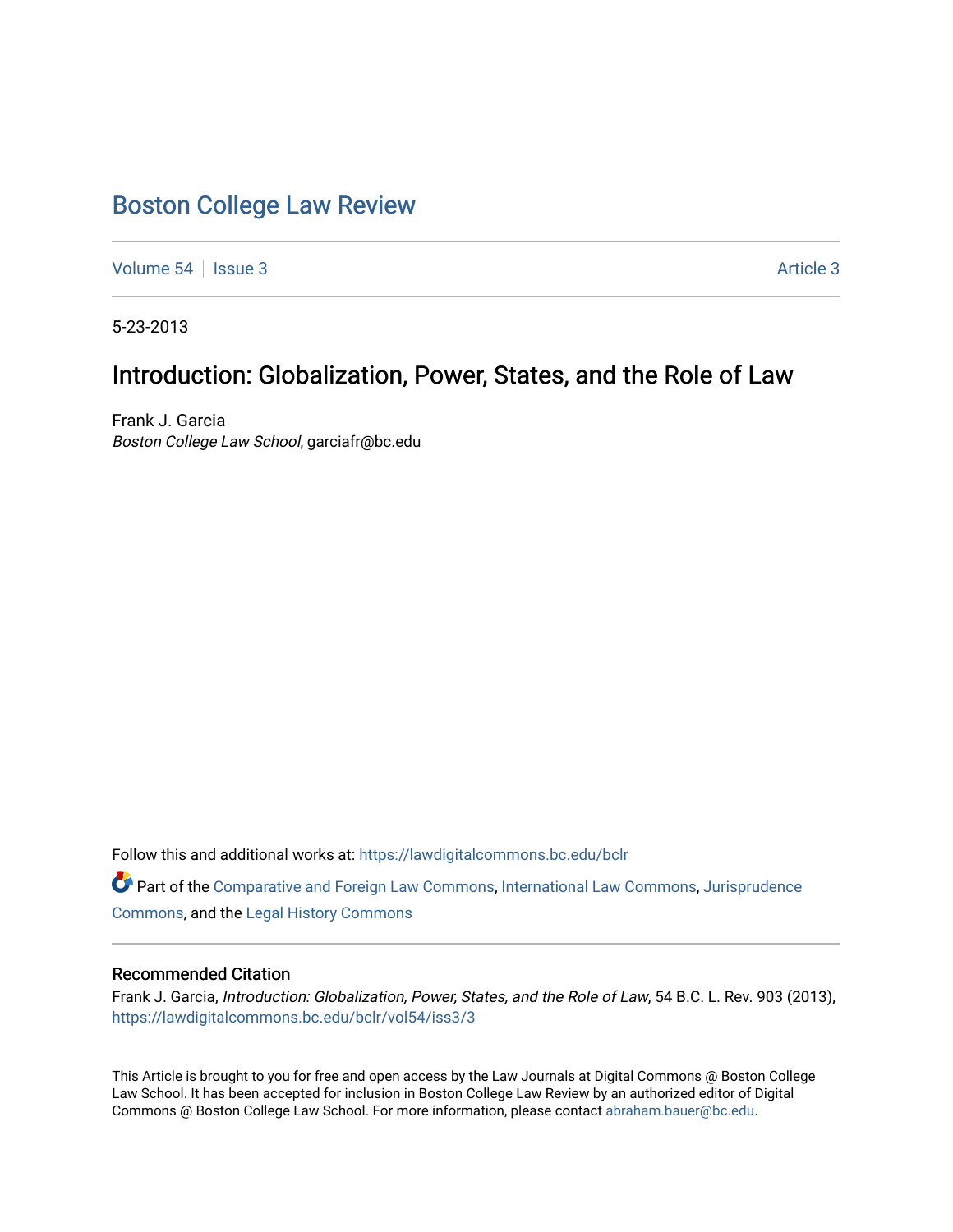## **INTRODUCTION: GLOBALIZATION, POWER, STATES, AND THE ROLE OF LAW**

## FRANK J. GARCIA<sup>[\\*](#page-1-0)</sup>

**Abstract:** On October 12, 2012 the *Boston College Law Review* and the *Boston College International and Comparative Law Review* held a joint Symposium entitled, "Filling Power Vacuums in the New Global Legal Order." In three panel discussions and a keynote address by Anne-Marie Slaughter, a lively discourse on the impact of globalization on state power, the law, and the law's ability to both reallocate and effectively restrain power ensued. This Introduction, and the works that follow in this symposium issue, document that discourse.

#### **INTRODUCTION**

 Welcome to this Symposium, "Filling Power Vacuums in the New Global Legal Order," a joint issue (and effort) of the *Boston College Law Review* and the *Boston College International and Comparative Law Review*.[1](#page-1-1) The underlying premise of the Symposium is that globalization is reallocating power—political power, economic power, and military power among global actors. Each of these developments has important implications for law.

 Globalization affects power in several distinct ways, all of which raise basic questions for law. Has globalization shifted power away from well-regulated actors to less regulated actors? How is globalization affecting the relationship between power and legitimacy that is central to our tradition of constitutional democracy? And what are the powerful *doing* with their power?

 Of course, political scientists also study power, as do philosophers. Both perspectives are represented in this issue.[2](#page-1-2) Law, however, has a

 $\overline{a}$ 

903

<sup>\*</sup> © 2013, Frank J. Garcia, Professor of Law, Boston College Law School. I would like to thank Sean Wall for his able research assistance.

<sup>&</sup>lt;sup>1</sup> This symposium issue publishes the papers of a conference on this topic held at Boston College Law School on October 12, 2012. In addition to the authors included in this issue, David Benjamin, Gabor Rona, Newcomb Stillwell, and Gregory Teran also actively participated in the discussion.

<span id="page-1-2"></span><span id="page-1-1"></span><span id="page-1-0"></span><sup>2</sup> *See generally* Mathias Risse, *A Précis of* On Global Justice*, with Emphasis on Implications for International Institutions*, 54 B.C. L. Rev. 1037 (2013); 36 B.C. Int'l & Comp. L. Rev. 1037 (2013) (presenting a philosopher's perspective on globalization and justice); Anne-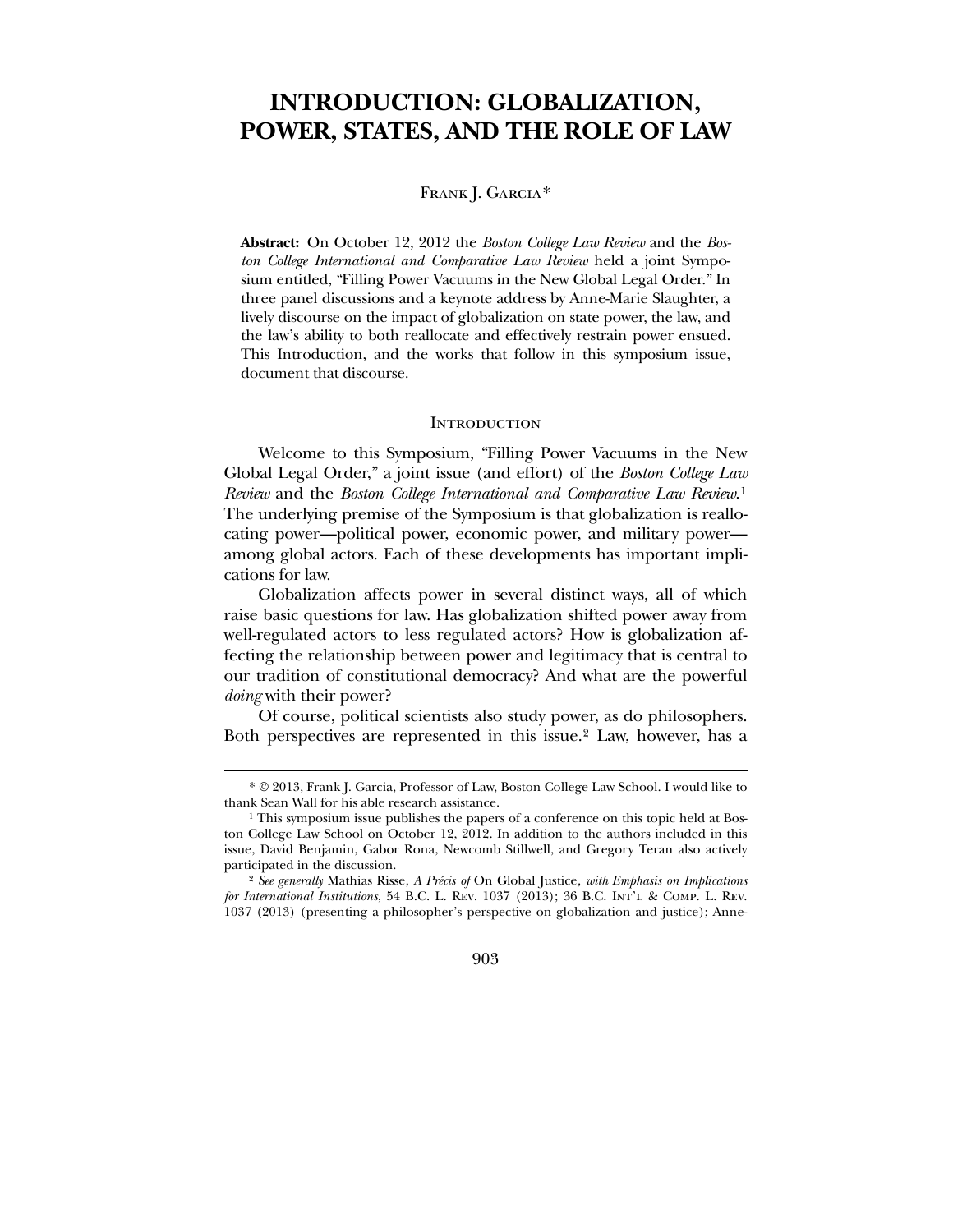particularly complex relationship to power. Its role is not only to constrain power and to protect the vulnerable, but also to serve power, to channel power into socially productive forms, to accomplish the aims of the powerful, and to determine who has power, and who does not.

## I. Reflections on Globalization and Its Challenges

 Before introducing the substantive contributions of our symposium participants, I want to offer a few preliminary reflections on the nature of globalization and the opportunities and challenges it creates for us.

#### A. *What Is Globalization?*

 One truth of the global era is that the role of the state is changing. How it is changing, however, is not always so clear. In some respects, globalization has arguably made states weaker or more vulnerable to global forces.[3](#page-2-0) Certainly the global financial crisis has shown us that no country or region, no matter how wealthy or powerful, can insulate itself from the effects of the global economy, and that no single country or region can effectively regulate the global economy.[4](#page-2-1) When it comes to matters of security, no country or region is immune from the globalized reach of criminality and terror, or from the destabilizing effects of regional conflicts, that the shifting global winds of ideology, power, and socioeconomic inequality inflame and intensify.<sup>[5](#page-2-2)</sup> Yet, in other respects,

Marie Slaughter, Keynote Address, *Filling Power Vacuums in the New Global Legal Order*, 54 B.C. L. Rev. 919 (2013); 36 B.C. Int'l & Comp. L. Rev. 919 (2013) (presenting a political scientist's analysis of globalization). Other works also offer interdisciplinary approaches. *See generally* Global Justice and International Economic Law: Opportunities and Challenges (Chios Carmody, Frank J. Garcia, and John Linarelli eds., 2012) (compiling interdisciplinary essays on globalization, law, and justice).

<sup>3</sup> *See* Anthony McGrew, *Globalization and Global Politics*, *in* The Globalization of World Politics: An Introduction to International Relations 14, 16 ( John Baylis et al. eds., 5th ed. 2011) ("Some—the hyperglobalists—argue that [globalization] is bringing about the demise of the sovereign nation-state as global forces undermine the ability of governments to control their own economies and societies.").

<sup>4</sup> Domenico Giannone et al., *Market Freedom and the Global Recession*, 59 IMF Econ. Rev. 111, 128–29 (2011) (noting that deregulation of integrated credit markets made economies vulnerable to financial shocks); *see also* David A. Wirth, *A World of Choices*, 10 N.Z. J. Pub. & Int'l L. 1, 2–9 (2012) (evaluating the consequences of decentralization of power from states to other actors). *See generally* Frank J. Garcia, *Between Cosmopolis and Community: Globalization and Global Justice*, N.Y.U. J. Int'l L. & Pol. (forthcoming 2013) (reviewing changes to global governance stemming from increased interdependence).

<span id="page-2-2"></span><span id="page-2-1"></span><span id="page-2-0"></span><sup>5</sup> S. Brock Blomberg & Gregory D. Hess, *The Lexus and the Olive Branch: Globalization, Democratization, and Terrorism*, *in* Terrorism, Economic Development, and Political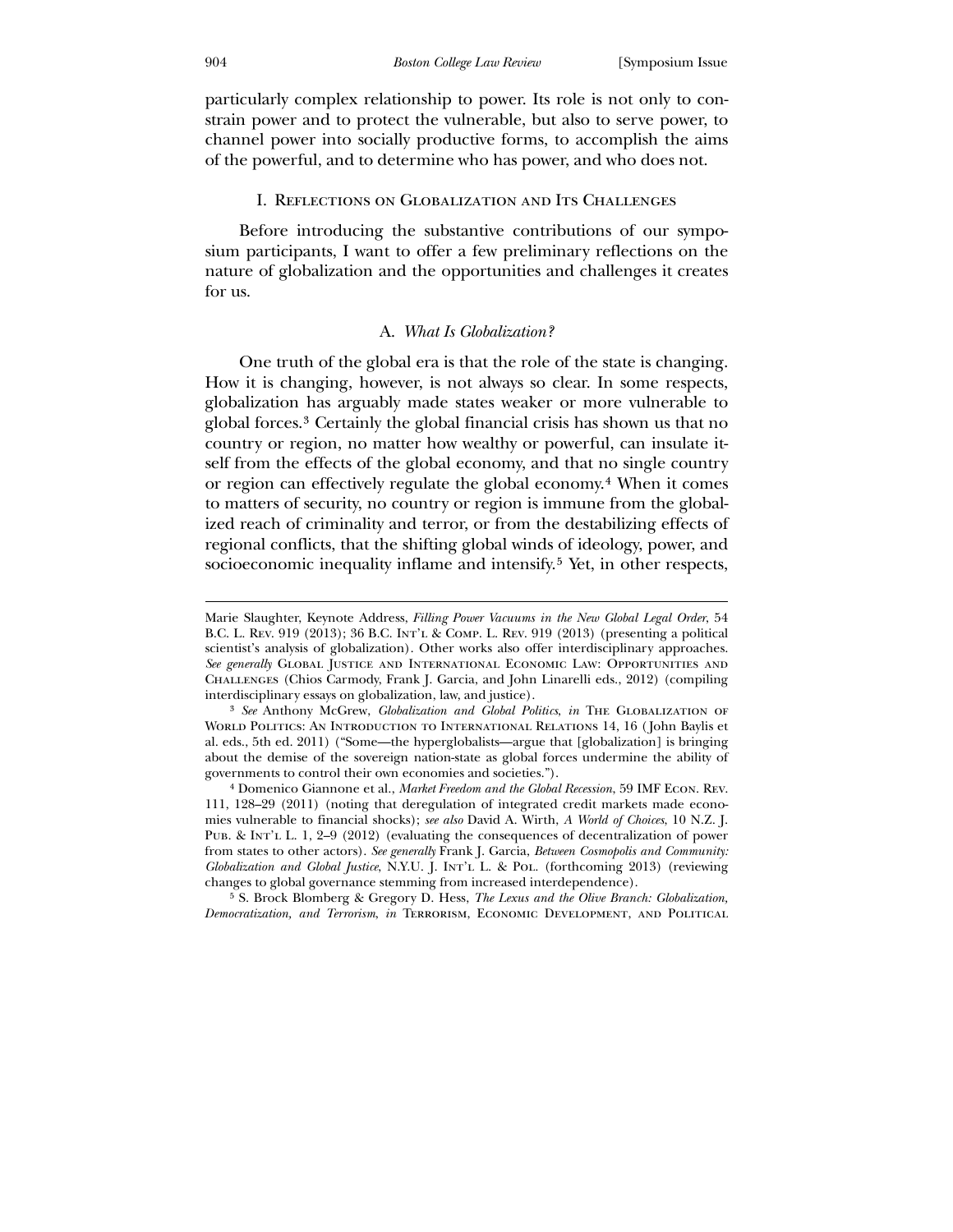$\overline{a}$ 

globalization may have strengthened the state. When we look at how difficult it continues to be for people to cross national boundaries, or how impervious many states remain to external human rights monitoring and redress, we see that rumors of the death of the state have been greatly exaggerated.[6](#page-3-0)

 At the heart of these changes is the fundamental technological transformation characteristic of contemporary globalization. Many commentators argue that the most distinctive aspect of globalization today is the revolution in telecommunications, computing, and the Internet that has essentially *eliminated* time and space as significant factors in many areas of human social interaction.[7](#page-3-1)

 The nature of our relationship to space and time is essential to questions of law and justice. As early as the eighteenth century, Immanuel Kant referenced the normative implications of time and space when he argued for cosmopolitanism on the basis that human beings live on a spherical planet.[8](#page-3-2) In making this observation, Kant was prefiguring globalization by reflecting on what it means to live on the surface of a globe.

 If we consider globalization from the vantage point of time and space, then each phase in technological innovation—starting with the wheel and leading to the telephone, telegraph, and jet airplane—have steadily reduced the impact of time and space on human social interac-

7 *See, e.g.*, Anthony Giddens, The Consequences of Modernity 63–64 (1990) (describing globalization as interdependence without differentiation of time and space); David Harvey, The Condition of Postmodernity: An Enquiry into the Origins of Cultural Change 240 (1989) (describing the "time-space compression," where capitalism has brought people closer together and increased the pace at which things occur); Paul Schiff Berman, *The Globalization of Jurisdiction*, 151 U. Pa. L. Rev. 311 & n.496 (2002) (describing Anthony Giddens' analysis of globalization, time, and space).

Openness 116, 125 (Philip Keefer & Norman Loayza eds., 2008) (tracing the differential impact of increased trade and economic liberalization on the likelihood of terrorist activity). *See generally* Thomas L. Friedman, The Lexus and the Olive Tree: Understanding Globalization (1999) (arguing that economic and ideological globalization results in winners and losers, with the losers having easier access to resources used for retaliation against the winners).

<sup>6</sup> Daniel Kanstroom, Aftermath: Deportation Law and the New American Diaspora, at x (2012) ("Reports of the death of the nation-state, in short, have been exaggerated, as have reports of the irrelevance of national borders. The importance of geographic space may have diminished somewhat . . . [b]ut the poor and the oppressed of the world encounter a tighter regime of state regulation—with fewer migration possibilities than many would have found in the past.").

<span id="page-3-2"></span><span id="page-3-1"></span><span id="page-3-0"></span><sup>8</sup> *See* Immanuel Kant, *Eternal Peace*, *in* The Philosophy of Kant 430, 446 (Carl J. Friedrich ed. & trans., 1977). Kant argued in part for the universal right of decent treatment for all persons on the basis of the curved nature of the planet's surface: "Since it is a globe, they cannot disperse indefinitely, but must tolerate each other." *Id.*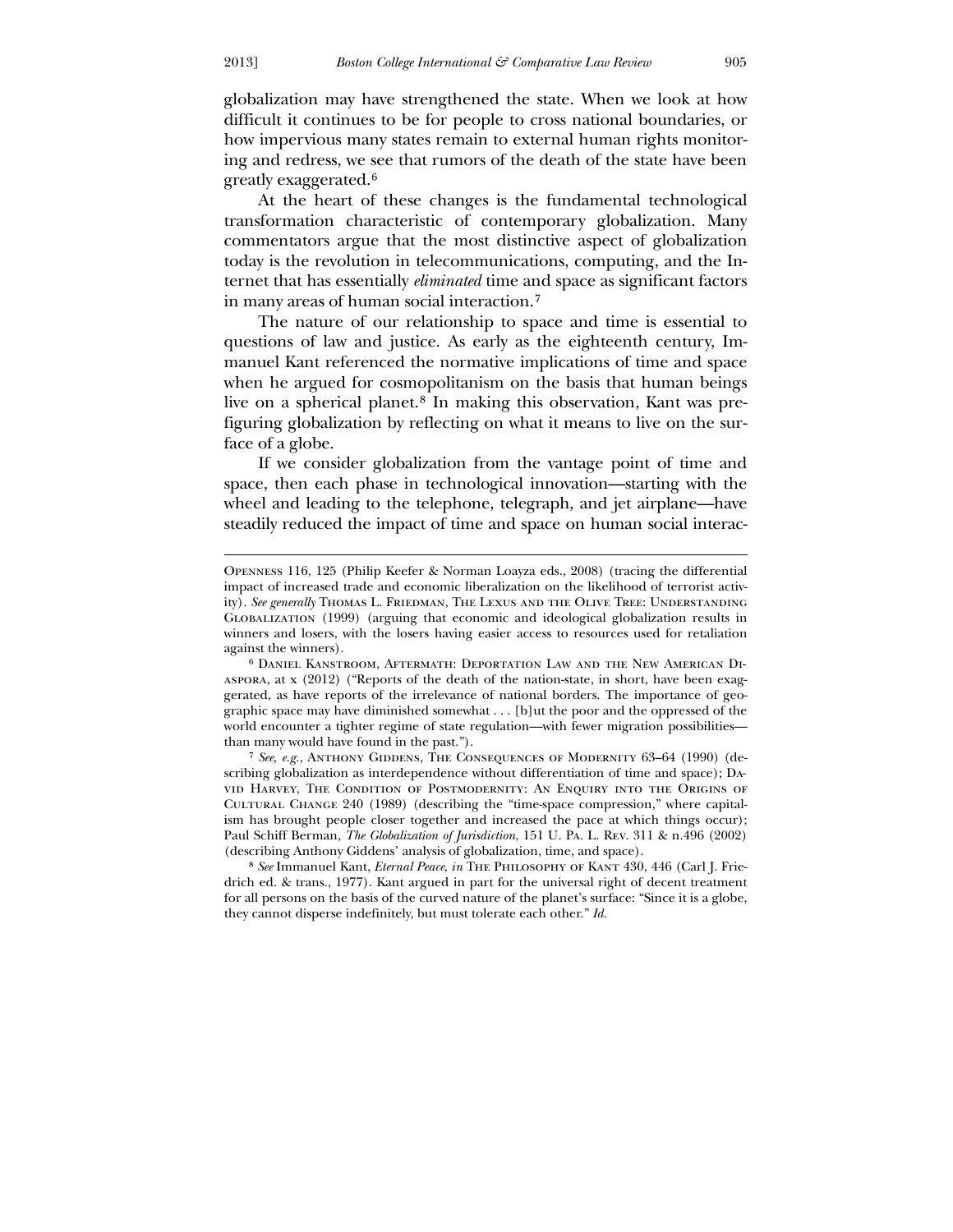tion.[9](#page-4-0) Globalization today has taken this even further. Kant no longer has to walk around the planet—he can, in a sense, walk straight through it, instantly. The elimination of time and space as barriers has massive consequences. If we consider everything from the global financial cri- $sis<sup>10</sup>$  $sis<sup>10</sup>$  $sis<sup>10</sup>$  to the Arab Spring<sup>[11](#page-4-2)</sup> to the "Innocence of Muslims" debacle<sup>[12](#page-4-3)</sup> to the growing urbanization crisis in China,[13](#page-4-4) we see everywhere the effects of flows—human flows, information flows, capital flows, ideological flows— that are dramatically shaping the world and what is possible in  $it.$ <sup>14</sup>

lective problems transcending the regulatory power of any one state— All of this, from the perspective of the state's traditional role as residual guarantor of peace, security, and welfare, can be overwhelming. How can any single state cope with this barrage of interconnected, rapidly evolving, and highly volatile challenges? States must nevertheless try to regulate meta-territorial phenomena, such as cyberspace and the global financial market, through traditionally territorial tools, such as law. That is one reason why governance through international organizations and multilateralism—the traditional state response to col-has become so important in the global age.<sup>[15](#page-5-0)</sup>

 And [yet it is also why we see the emergence of the "network](#page-5-0)  [state," which Anne-Marie Slaughter, Manuel Castells, and others have](#page-5-0) 

<sup>9</sup> *See* David Held et al., Global Transformations: Politics, Economics and Cultur e 58 (1999) (noting that the globalization and telecommunications revolutions have brought people into social realities they otherwise would not have known).

<sup>&</sup>lt;sup>10</sup> See, e.g., Brian J.M. Quinn, *The Failure of Private Ordering and the Financial Crisis of 200 8*, 5 N.Y.U. J. L. & Bus. 549, 550–55 (2009) (discussing the global reach and causes of the financial crisis of 2008).

*Social Media, Political Change, and Human Rights*, 35 B.C. Int'l 11 *See, e.g.*, Sarah Joseph, & C omp. L. Rev. 145, 145–46 (2012) (discussing the use of social media in the context of the Arab Spring uprisings).

protests\_b\_1912834.html (discussing the protection of speech amid global protests stemming from the posting of an anti-Islamic video entitled "Innocence of Muslims" on the Inte rnet, as well as the regulatory challenges posed by the global reach of media). <sup>12</sup> See, e.g., Frank J. Garcia, *Yelling 'Fire' in a Crowded Planet*, HUFFINGTON POST (Sept. 25, 2012, 11:23 AM), http://www.huffingtonpost.com/frank-j-garcia/innocence-of-muslims-

<sup>13</sup> *See, e.g.*, Nigel Harris, *Immigration and State Power*, Dev. Issues, Nov. 2009, at 1, 5.

<span id="page-4-1"></span><span id="page-4-0"></span><sup>&</sup>lt;sup>14</sup> See Frank J. Garcia, Global Justice and International Economic Law: Three Tak es 137–99 (2013) (arguing that intensified global flows are transforming society, governance, and regulation).

<span id="page-4-4"></span><span id="page-4-3"></span><span id="page-4-2"></span>context); David A. Wirth, *Globalizing the Environment*, 22 Wm. & MARY ENVTL. L. & POL'Y Rev . 353, 364–74 (1998) (evaluating the effectiveness of multilateral institutions con-15 *See, e.g.*, *id.* at 173–80 (analyzing the shift toward meta-state governance in the global cerned with the environment).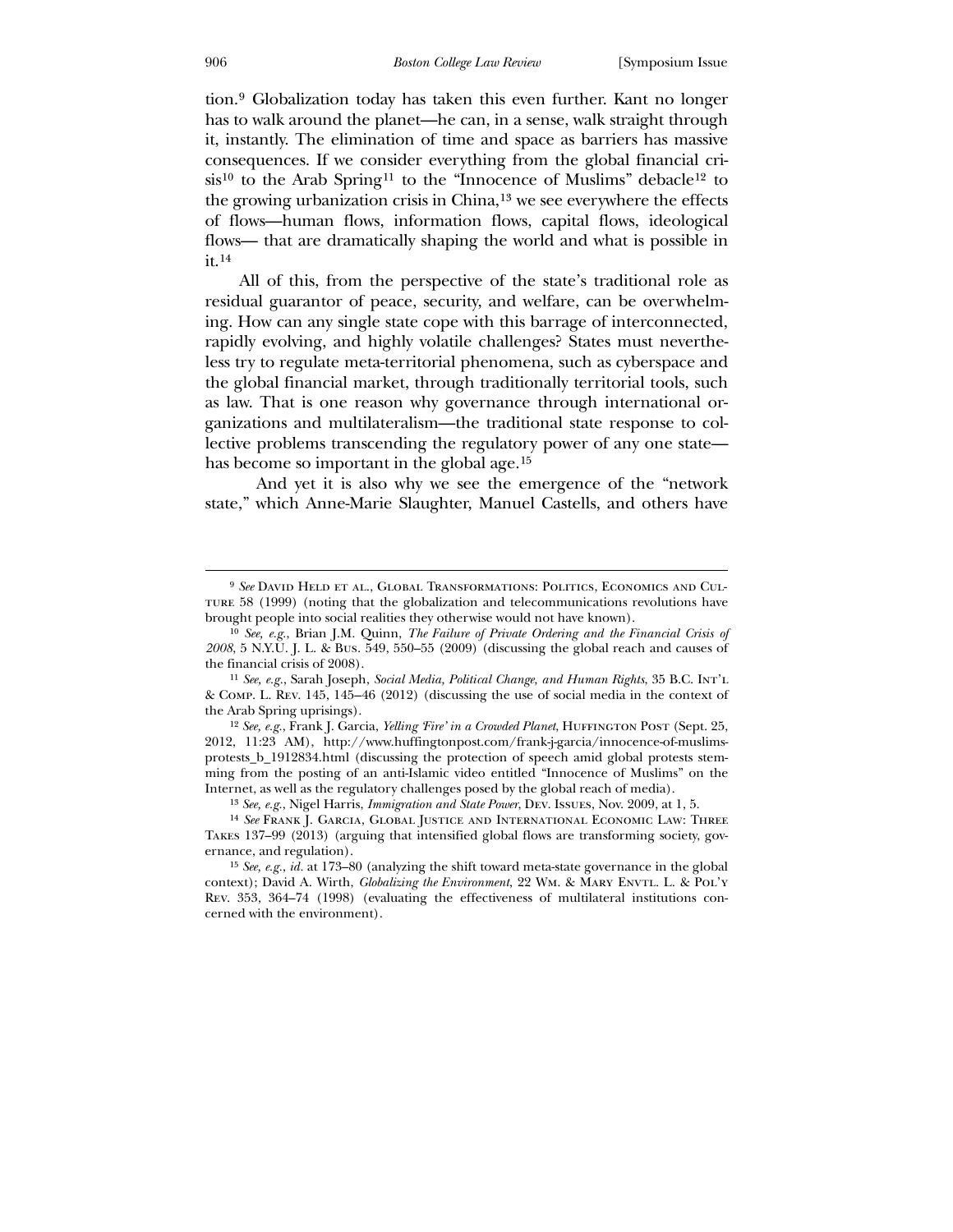-

[written of so eloquently.](#page-5-0)<sup>16</sup> [In a world in which individuals and organiza](#page-5-1)[tions can connect directly with their counterparts around the globe in](#page-5-1)[stantly, cheaply, and without the mediation of the state's apparatus for](#page-5-1)  [diplomacy and foreign relations, we have a fundamentally new regula](#page-5-1)[tory environment. States will increasingly be ju](#page-5-1)dged by how successfully they surf and manage this web of networks.<sup>[17](#page-5-2)</sup>

of insecurity.<sup>18</sup> [Needless to say, each](#page-5-2) move has its consequences, and law is deeply implicated in all of them.  [We also, however, see a disturbing rise in unilateralism, retrench](#page-5-2)[ment, and the hardening of boundaries—perhaps an even more tradi](#page-5-2)[tional state response to perceived external threats and a pervasive sense](#page-5-2) 

## B. *How Globalization Affects Law*

 Globalization affects law in at least four specific ways. First, globalization is changing the needs of clients. This distinguishes the legal academic inquiry into globalization from that of any other discipline. Lawyers have clients. Our clients—be they corporations, states, international organizations, military decisionmakers, or private individuals—exist and work in a globalizing environment, and need their lawyers and their regulators to understand and respond to the demands of that environment. Lawyers are still performing traditional legal functions—advising, planning, structuring transactions, and resolving disputes—but in a radically new setting. In this new legal order, who is engaging our services and toward what ends?[19](#page-5-3) Do we have the right tools as lawyers to con-

<sup>&</sup>lt;sup>16</sup> See generally MANUEL CASTELLS, THE RISE OF THE NETWORK SOCIETY (2d ed. 2000) (describing the growth of networks in society); ANNE-MARIE SLAUGHTER, A NEW WORLD *emacy*  Moritz Baumagärtel, *New Paradigms, Old Hierarchies? Problems and Possibilities of US Supr in a Networked World*, 48 Int'l Pol. 271 (2011) (describing a shift of power from nation-ORDER (2004) (detailing Professor Slaughter's network theory); Giles Scott-Smith & states to networks).

 $17$  To be effective, regulatory decisions must increasingly involve the meta-state level, lead ing to a system in which states may still have a preeminent role, but not the only role. *See, e.g.*, Castells, *supra* note 16, at 500–09; Slaughter, *supra* note 16, at 14, 36–64.

*International Human Rights Law*, 54 B.C. L. Rev. *Boundaries of Domestic Court Acceptance of*  1123 , 1123, 1124–25 (2013); 36 B.C. Int'l & Comp. L. Rev. 1123, 1123, 1124–25 (2013). 18 *See* Kanstroom, *supra* note 6, at x; Stephen Meili, *U.K. Refugee Lawyers: Pushing the* 

<span id="page-5-3"></span><span id="page-5-2"></span><span id="page-5-1"></span><span id="page-5-0"></span><sup>19</sup> *See* Sara Dillon, *Opportunism and Trade Law Revisited: The Pseudo-Constitution of the World Trade Organization*, 54 B.C. L. Rev. 1005, 1022–32 (2013); 36 B.C. Int'l & Comp. L. Rev. 1005, 1022–32 (2013) (discussing the opportunistic use of lawyers and trade law by corporations and nation-states).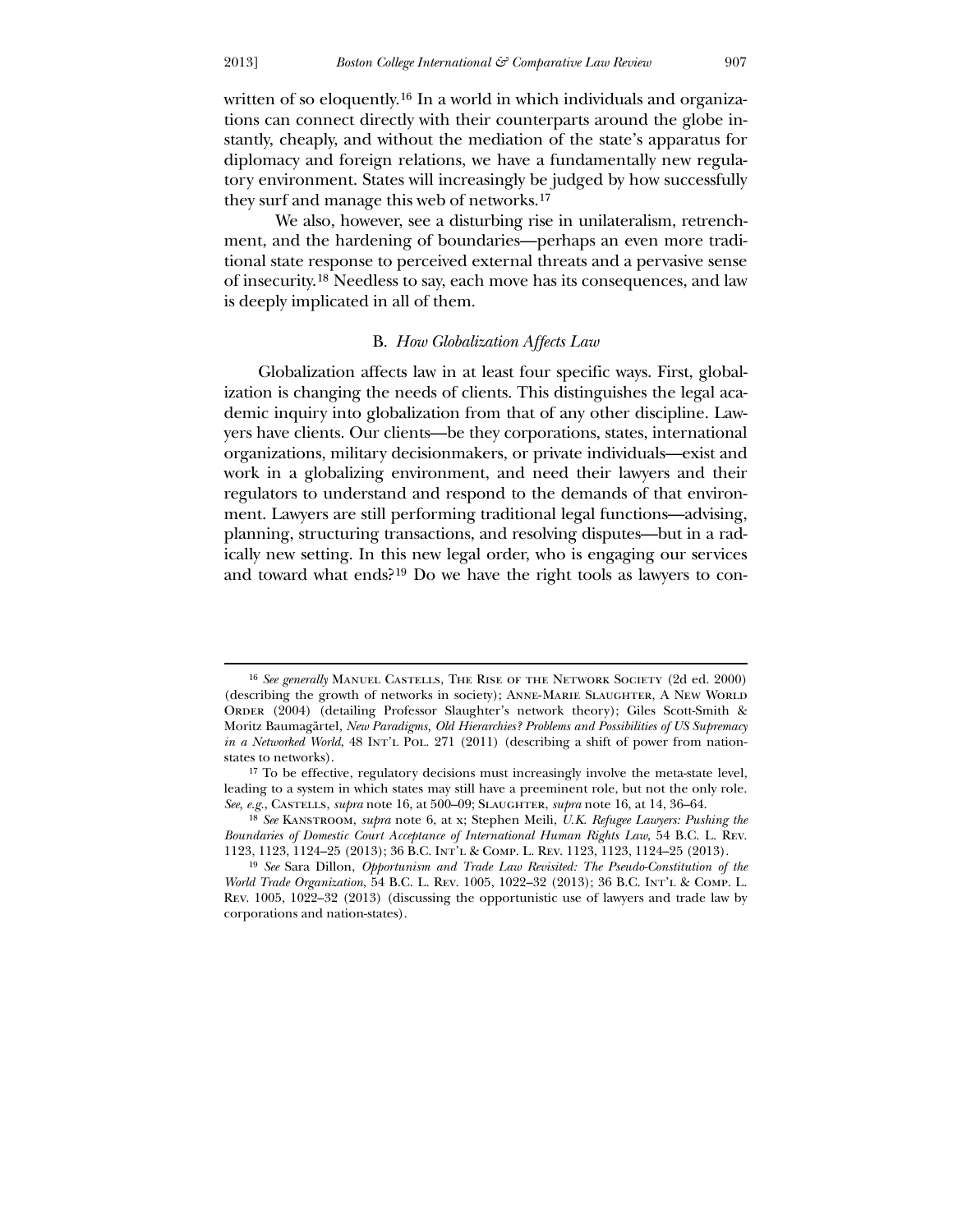tinue to channel and constrain power toward socially beneficial forms? How are we as lawyers doing with this solemn responsibility?<sup>[20](#page-6-0)</sup>

[institutions, practices, and procedures. Understanding and ev](#page-6-1)aluating  [Second, the changing needs of clients are in turn changing the](#page-6-0)  [substance of the law. Law is inherently conservative and reactive. It re](#page-6-0)[sponds to changes more than it initiates change.](#page-6-0)<sup>21</sup> [Insofar as globaliza](#page-6-1)[tion and its associated technologies are changing what people do and](#page-6-1)  [how they do it, law itself is adapting and responding through new rules,](#page-6-1)  these changes—and our own role in them as policymakers and reform advocates—is part of our core responsibility as legal scholars.[22](#page-7-0)

<sup>21</sup> Professor John Flood reminds us of this conservatism, but also of how much power acto rs such as globally engaged firms have to shape law and legal practice. *See* John Flood, *Institutional Bridging: How Large Law Firms Engage in Globalization*, 54 B.C. L. Rev. 1087, 1087, 1119–21 (2013); 36 B.C. Int'l & Comp. L. Rev. 1087, 1087, 1119–21 (2013).

<sup>20</sup> [Not well in some cases, suggest Professors Upendra Acharya and Sara Dillon, but](#page-7-0)  better in others suggests Professor Stephen Meili. *Compare generally* Upendra D. Acharya, there are certainly clear paths toward improvement. See David Wilkins & Mihaela Papa, The *Rise of the Corporate Legal Elite in the BRICS: Implications for Global Governance*, 54 B.C. L. Rev. *Globalization and Hegemony Shift: Are States Merely Agents of Corporate Capitalism?*, 54 B.C. L. Rev. 937 (2013); 36 B.C. Int'l & Comp. L. Rev. 937 (2013) (discussing lawyers' roles in obtaining sovereign consent critical to the development of international law and noting that these lawyers typically represent only Western education and ideologies), *and* Dillon, *supra* note 19 (critiquing trade lawyers for failing to adequately explain and evaluate the normative effects of trade laws), *with* Meili, *supra* note 18, at 1125–26 (noting that "lawyers play a critical role in shaping state power over refugee matters in the wake of globalization" and arguing that U.K. refugee lawyers have been effective at getting international human rights norms applied to refugee law). Regardless of how one answers this question, 1149, 1155, 1179 (2013); 36 B.C. Int'l & Comp. L. Rev. 1149, 1155, 1179 (2013) (citing the increase in professional self-regulation among corporate lawyers).

<span id="page-6-1"></span><span id="page-6-0"></span><sup>,</sup>  (2013); 36 B.C. Int'l & Comp. L. Rev. 971, 972–73, 1003 (2013); *see also* Frank J. Garcia Tra de, Inequality, and Justice: Toward a Liberal Theory of Just Trade, 147–92 22 Professor Daniel Bradlow notes that although the governance tools may be new, our responsibility to assess them by both traditional and new criteria is not. *See* Daniel D. Bradlow, *A Framework for Assessing Global Economic Governance*, 54 B.C. L. Rev. 971, 972–73, 1003 (2003) (critically evaluating WTO special and differential treatment law as a failed response—in its current form—to distributive problems in contemporary trade relations).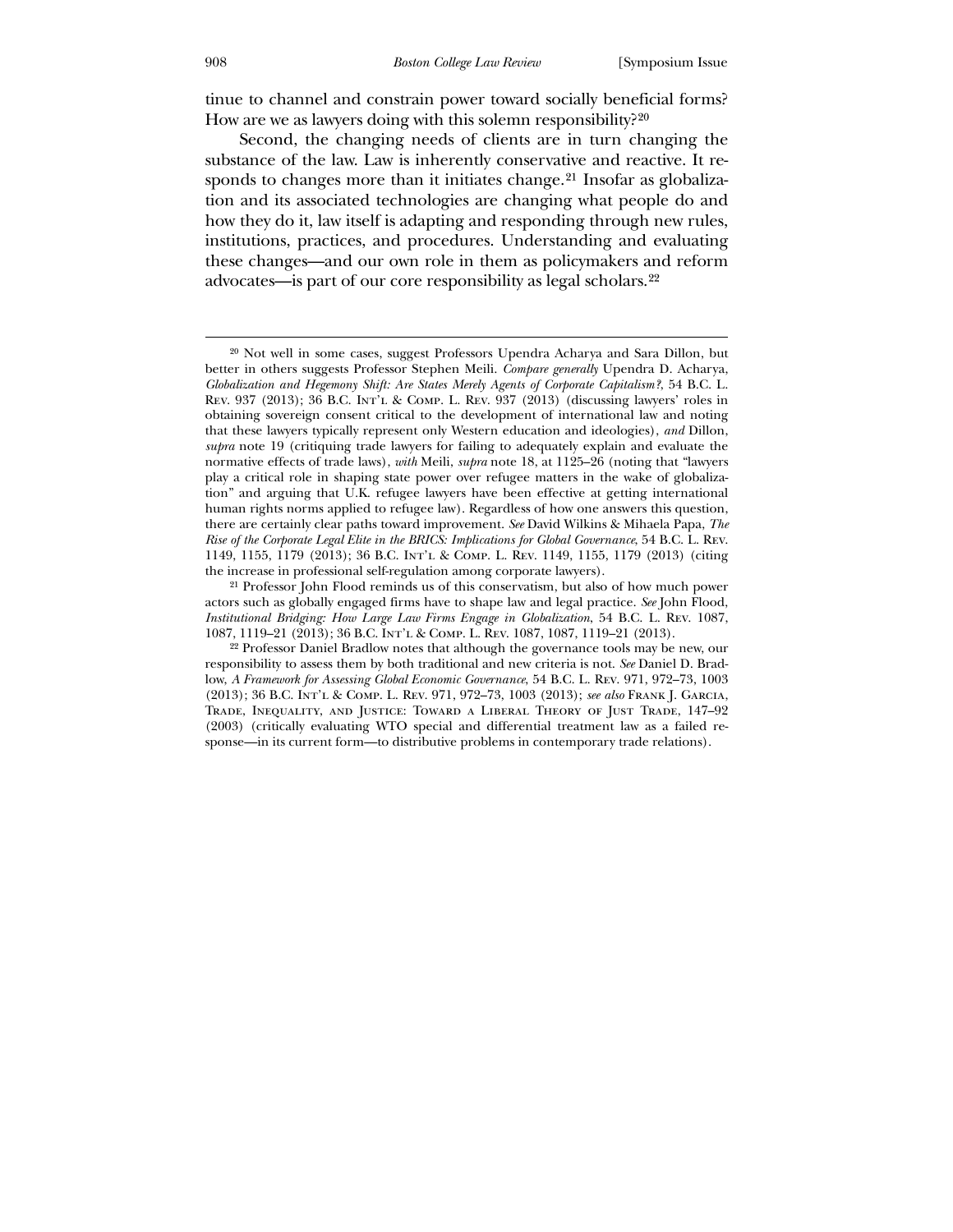[Third, globalization is changing the nature of regulation.](#page-7-0)23 [Not](#page-7-1)  [only is the role of the state—the traditional source o](#page-7-1)f regulation evolving, but new sources of legal regulation are emerging. Globalization is calling for new kinds of governance—sometimes, governance without government, at least without state governments in their traditional capacities—as new institutions are created or strengthened. This often raises serious questions of legitimacy and voice.[24](#page-7-2)

[must look to the same law to protect them and to](#page-7-4) give them avenues for development and contestation.27 As lawyers we are right in the middle Finally, I would return to law's role as the protector of the weak.<sup>25</sup> [If we accept the premise that the natural order is one in which the](#page-7-3)  [strong do what they will, and the weak suffer what they must,](#page-7-3) $26$  then [law's role is particularly complex, and particularly challenging. In our](#page-7-4)  [modern legalized era, the strong often do what they will](#page-7-4) *through* law, and do what they can to *change* [law in their favor, whereas the weak](#page-7-4) 

-

<sup>&</sup>lt;sup>23</sup> See Franz Nuscheler, *Global Governance, Development, and Peace, in GLOBAL TRENDS* and Global Governance 156, 170–81 (Paul Kennedy et al. eds., 2002). This can also be called regulatory globalization, emphasizing the regulation of markets for goods, labor, capital, and services at new levels that require formalized interstate cooperation through new and powerful institutions, such as the World Trade Organization, and that may, in certain cases, transcend nation-state control to a significant degree, as with the European Union. *See* Alfred C. Aman, Jr., *The Limits of Globalization and the Future of Administrative Law: From Government to Governance*, 8 IND. J. GLOBAL LEGAL STUD. 379, 379-85 (2001) (emphasizing the change in dynamics of law formation wrought by globalization); Jost Delbrück, *Globalization of Law, Politics, and Markets—Implications for Domestic Law—A European Perspective*, 1 IND. J. GLOBAL LEGAL STUD. 9, 10–11, 17 (1993) (illustrating globalization as a change in the locus of regulation). This aspect of globalization often leads to complaints about globalization as insufficiently democratic. *See* Aman, *supra*, at 380–82, 390–92, 392– 96.

<span id="page-7-0"></span><sup>24</sup> This is at the heart of Professor Bradlow's reform proposals. *See* Bradlow, *supra* note 22, at 972–73, 984, 991; *see also* Garcia, *supra* note 14, at 194–99 (suggesting that the protect ion of the right to voice is one of the weakest elements in emerging global public law); dards as Swords and Shields, 36 B.C. ENVTL. AFF. L. REV. 79, 87-93 (2009) (evaluating public poli cy implications of private voluntary standards as potential alternatives to governmental *cf.* David A. Wirth, *The International Organization for Standardization: Private Voluntary Stan*regulation).

of war, and as Judge Phillip Weiner reminds us, the work of the law in this area is evolving but far from finished. *See generally* Phillip Weiner, *The Evolving Jurisprudence of the Crime of*  Rev. 1207 (2013) (discussing the evolution of the crime of rape internationally). 25 None are more in need of protection than populations vulnerable to rape in times *Rape in International Criminal Law*, 54 B.C. L. Rev. 1207 (2013); 36 B.C. Int'l & Comp. L.

<sup>26</sup> This famous dictum comes from Thucydides' account of an ultimatum that Athens issued to the people of Melos. See Thucydides, History of the Peloponnesian War 360 (E.V. Rieu ed., Rex Warner trans., Penguin Books 1954) (431 BC).

<span id="page-7-4"></span><span id="page-7-3"></span><span id="page-7-2"></span><span id="page-7-1"></span>Meili, respectively, aptly illustrate this dual role. See generally Flood, supra note 21 (discuss-<sup>27</sup> The accounts of the roles of corporate and refugee lawyers by Professors Flood and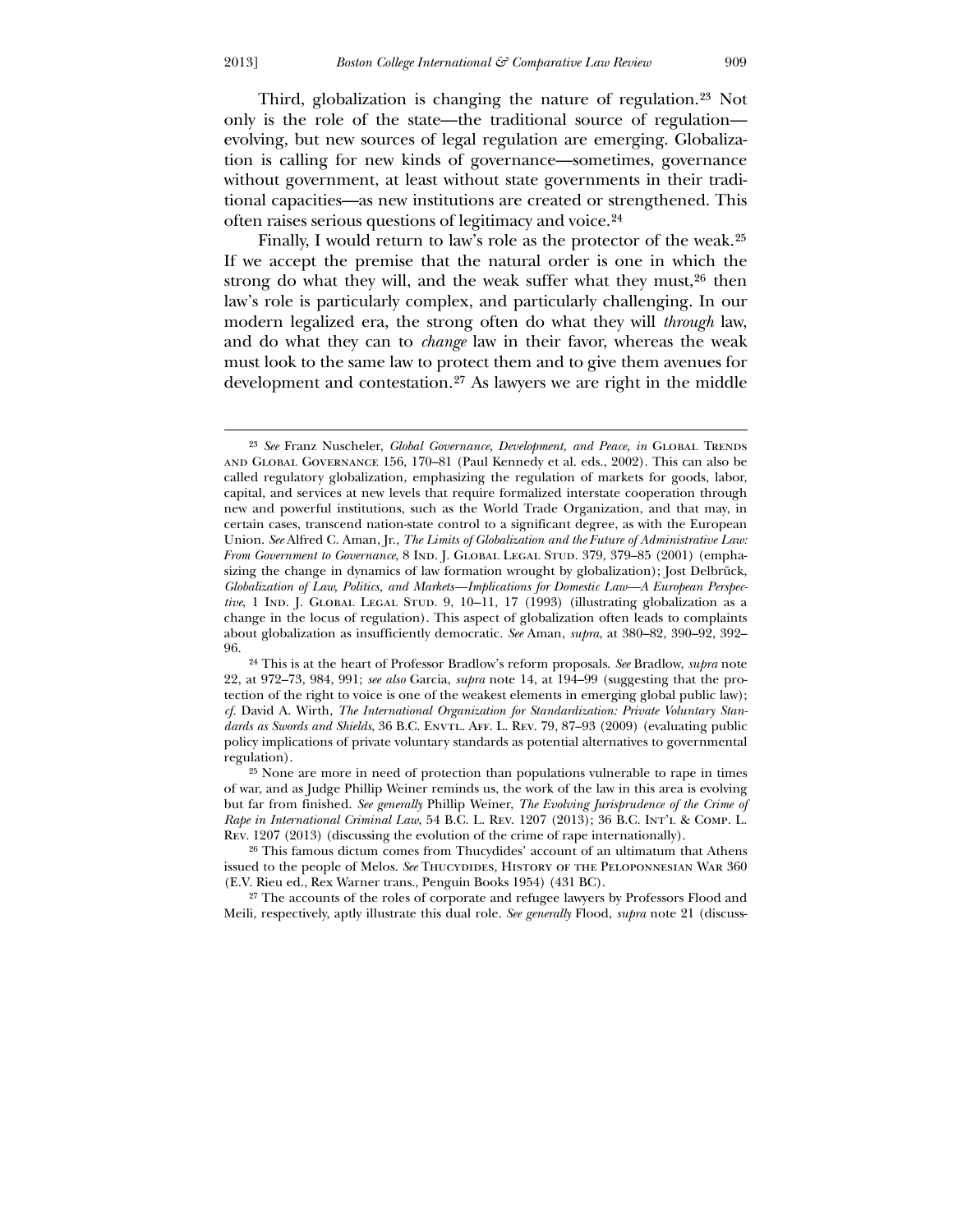of this, and globalization has only intensified our role.28 Globalization creates a larger space—a global space—in which this oldest of stories plays out, and in which issues of fundamental rights and distributive justice must be addressed on a planetary level.29

## II. The Symposium

 The papers and keynote address comprising this issue explore each of these themes and relationships in greater depth. The Sections below provide brief summaries of the keynote address and each panel and highlight the contributions contained in this issue.

#### A. *Keynote Address: State Power in the New Global Order*

 There is perhaps no other U.S. scholar (and policy actor) more suited to open this discussion than Professor Anne-Marie Slaughter, formerly Assistant Secretary of State for Policy Planning and a longtime student of the role of power in law and international relations. We were fortunate to have her deliver the keynote address, which discussed fundamental themes and built on her considerable contribution to the literature.

 Professor Slaughter distinguishes between two different versions of power: the vertical and the horizontal.[30](#page-8-0) Vertical power is a hierarchical power—the traditional power of states and statecraft.[31](#page-8-1) Nation-states have traditionally operated on the national level through a vertical power structure, and to the extent possible in their international relations as well. Globalization, however, has brought to the fore another kind of power more suited to the new, flatter, and multi-polar environment: horizontal power. Horizontal power can be thought of as a web it is the power of interconnectedness.[32](#page-9-0) The more central you are in the

*generally* Slaughter, *supra* note 2 (describing vertical and horizontal power and 30 *See*  her perception of lawyers' roles in the new globalized world).

31 *Id.* at 921–23.

<span id="page-8-1"></span><span id="page-8-0"></span>32 *Id.*

ing the role of global law firms); Meili, *supra* note 18 (describing the role of refugee lawyers).

<sup>28</sup> As Professor Dillon illustrates, scholars are equally in the middle of this volatile space. *See generally* Dillon, *supra* note 19 (arguing that lawyers are failing adequately to evaluate trade laws).

<sup>29</sup> Professor Acharya describes the long history of this process, and of the fundamental que stions it raises about justice. *See* Acharya, *supra* note 20, at 937–38. *See generally* Garcia, supra note 14, at 273–341 (arguing for a global approach to distributive justice issues in international law); Risse, *supra* note 2, at 1038–39 (arguing for a pluralist approach to international normative theory).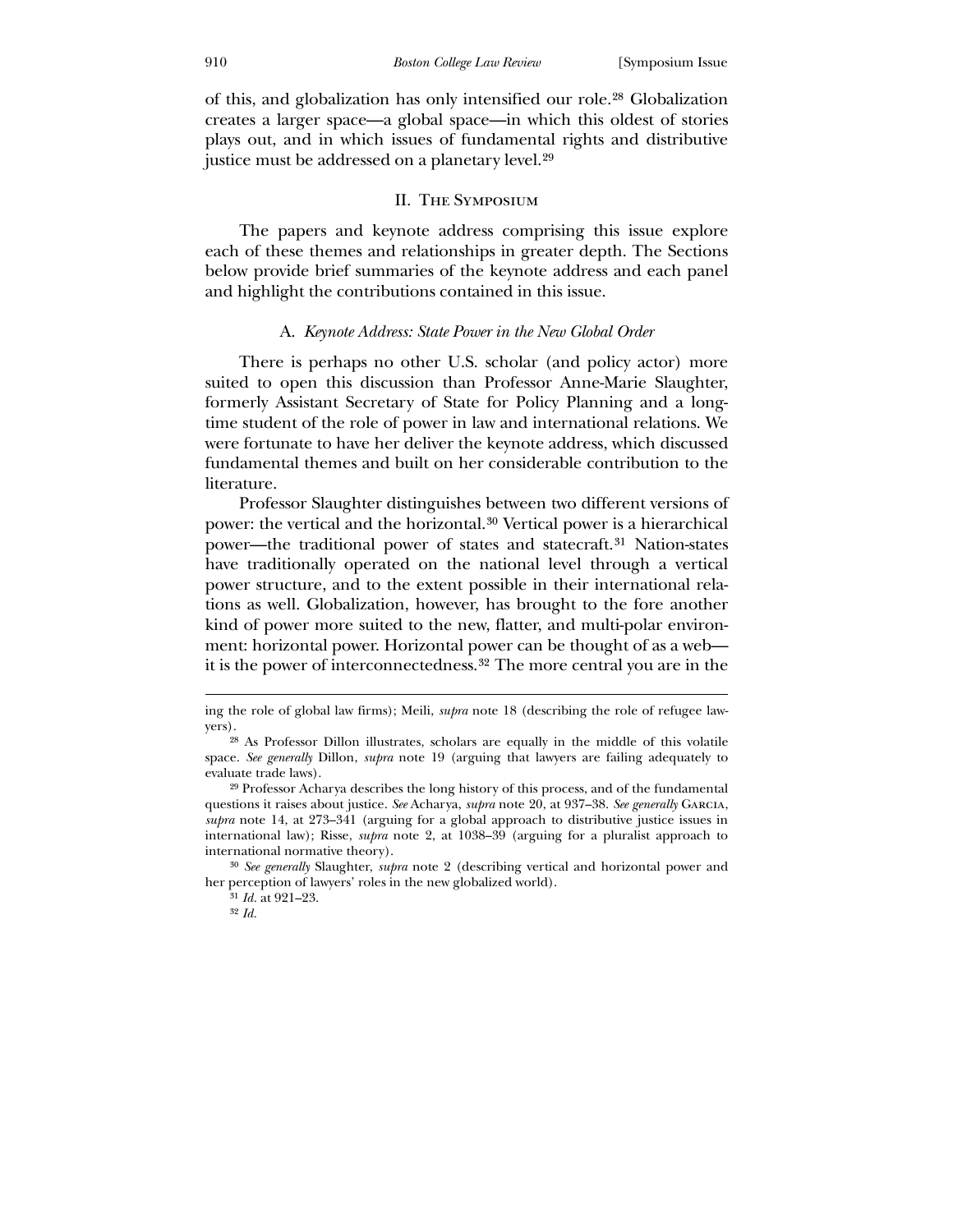web, the more connected you are, and the more power you have with others throughout the web.<sup>33</sup> Thus, vertical power and horizontal power, respectively, can be distinguished in terms of "power over" versus "power with."34

 One consequence of globalization is that on an international level, nation-states must increasingly operate through the mode of horizontal power.35 This mode also brings law and lawyers to the fore, as law creates spaces for horizontal power and structures for interconnection and cooperation. Moreover, to be able to achieve desirable outcomes through horizontal power, someone must bring together actors to solve problems and mediate disputes. As lawyers are trained to think in terms of rights and obligations from all sides of an issue, they are ideally placed to exercise power in a globalized world.[36](#page-9-1)

## B. *[Panel I: Globalization, Deregulation, Power, and Agency](#page-9-1)*

 [Our first group of papers, from the panel that Professor Paulo](#page-9-1)  [Barrozo moderated, delves into the exercise of power that Professor](#page-9-1)  [Slaughter so trenchantly analyzed. Together, these papers offer a criti](#page-9-1)[cal exploration of the regulatory](#page-9-1) *lacunae* in contemporary globaliza[tion, and the actors that exploit them to shape our global relations](#page-9-1)  [through their opportunistic exercise of power and influence. Put an](#page-9-1)[other way, this is the problem of governance in a global age, when](#page-9-1)  [states may be losing power, international organizations may not be what](#page-9-1)  [they seem or what we wish them to be, and powerful actors stand ready](#page-9-1)  [to exploit new opportunities.](#page-9-1) 

[of mo](#page-9-2)dern institutions and actors affect all stakeholders in the global economy, they should be subject to some form of accountability.<sup>[38](#page-10-0)</sup> Al- [Professor Daniel Bradlow situates his contribution in the critical](#page-9-1)  [disparity between the effects of global governance decisions and the](#page-9-1)  [relative lack of voice of the governed.](#page-9-1)37 In *[A Framework for Assessing Glob](#page-9-2)al Economic Governance*[, he argues that because the decisions and actions](#page-9-2) 

<sup>33</sup> *Id.*

<sup>34</sup> *Id.*

<sup>35</sup> *Id.* at 919–21.

<sup>36</sup> Slaughter, *supra* note 2, at 933–36.

stakeholder participation and proposing a framework to evaluate global governance structure s more effectively). 37 *See generally* Bradlow, *supra* note 22 (critiquing global governance for failing to allow

<span id="page-9-2"></span><span id="page-9-1"></span><span id="page-9-0"></span>Panel, through which members of civil society can seek third-party review of Bank loans). 38 *See generally* David A. Wirth, Essay, *Legitimacy, Accountability, and Partnership: A Model for Advocacy on Third World Environmental Issues*, 100 Yale L.J. 2645 (1991) (proposing an independent accountability mechanism, which matured into the World Bank's Inspection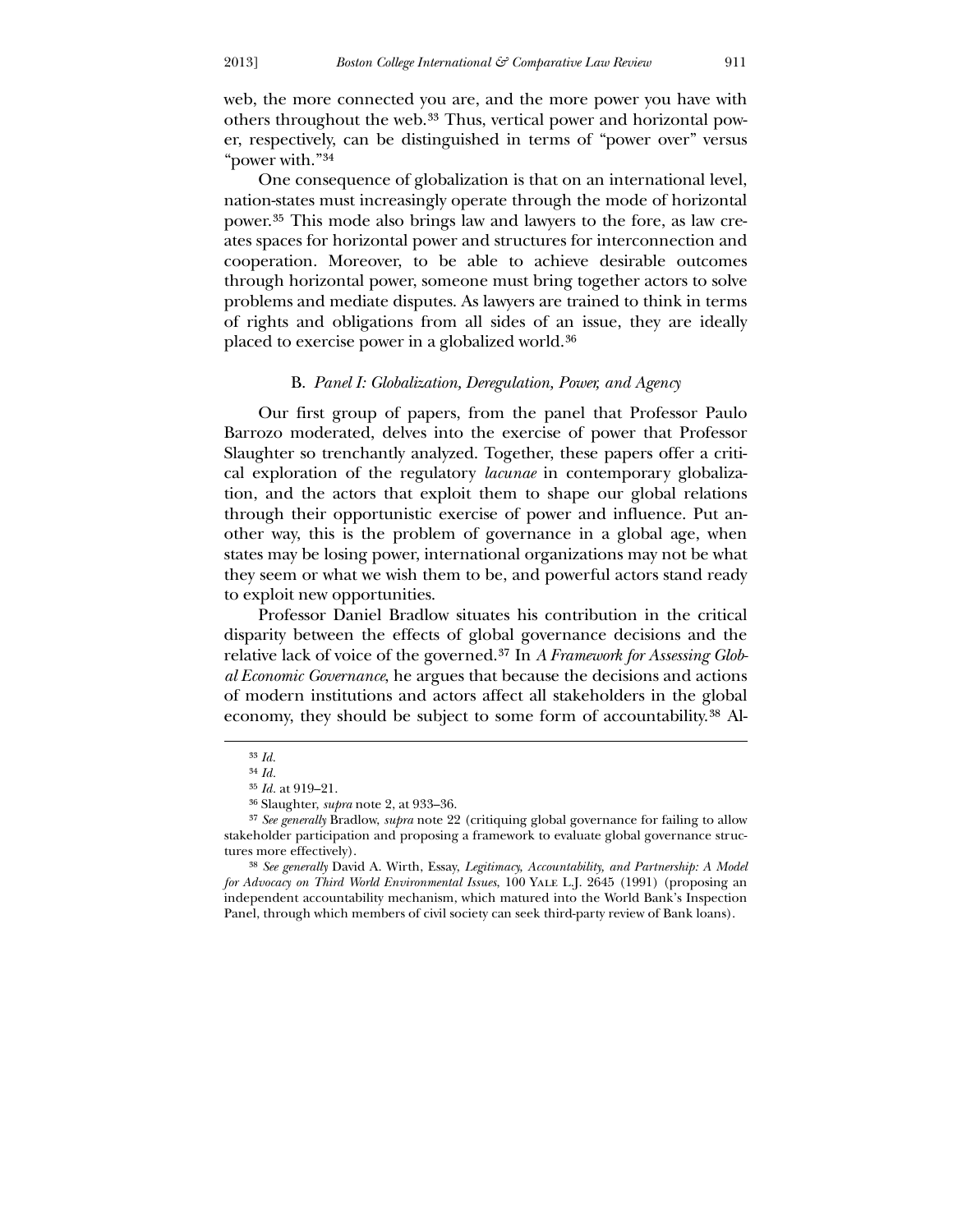though the international law applicable to global governance gives rise to some useful metrics for assessing global economic governance, they are not adequate for the range and impact of global economic governance activities and policies. Professor Bradlow instead offers a five-part test for evaluating global economic actors and activities, including a critical assessment of institutional goals and legal compliance, observance of best administrative practices, a comprehensive approach to stakeholder interests, and effective coordination with other governance organizations.[39](#page-10-1) The strength of this approach lies in its inherent plausibility and pragmatic good sense, its grounding in the actual operation and dynamics of global governance institutions, and its radical incrementalism—all hallmarks of careful regulation and regulatory evolution.

 Professor Sara Dillon continues this focus on governance through scures the information necessary for us to effectively respond to trade's negative effects.42 Put another way, effective global regulation requires a c lear understanding of the nature and movements of power on a international organizations, but in a dramatically different vein. Building upon her earlier theory of "opportunism" in the World Trade Organization (WTO),[40](#page-11-0) Professor Dillon argues in *Opportunism and Trade Law Revisited: The Pseudo-Constitutionalism of the World Trade Organization*, that the law of the WTO has been presented to the general public as something other than what it is—as something self-evidently beneficial.[41](#page-11-1) Dillon charts a powerful and "opportunistic" alliance between corporate and financial interests, trade law scholars, and national governments that together fails to serve the public interest, and in fact obglobal level, which ultimately is the responsibility of the legal academy

<sup>39</sup> Bradlow, *supra* note 22, at 983–93.

<sup>40</sup> *See generally* Sara Dillon, *Opportunism and the WTO: Corporations, Academics and 'Member States,' in* International Economic Law: The State and Future of the Discipline 53 (Colin B. Picker et al. eds., 2008) (setting forth an opportunism theory of the WTO). According to Professor Dillon, this opportunism operates on several levels: first, in the motives of multinational corporations in seeking for their benefit to "constitutionalize" free trade doctrines in the form of trade agreements; second, among trade law scholars, who have built academic careers out of trade agreements without asking the difficult ques-WTO litigation, while in fact privileging corporate and financial actors within their own socioeconomic environments. See id. at 63-68. tions that the real-world effects and failures of these agreements raise; and finally, national governments, who have sought political capital by defending the "national" interest in

<span id="page-10-0"></span><sup>&</sup>lt;sup>41</sup> Dillon, *supra* note 19, at 1009–10; *cf.* David A. Wirth, *Government by Trade Agreement*, *in* Joining Together, Standing Apart: National Identities After NAFTA 111, 112–25 (Do rinda G. Dallmeyer ed., 1997) (evaluating the role of the WTO and regional trade agreements in comprehensive global governance).

<span id="page-10-1"></span><sup>&</sup>lt;sup>42</sup> Dillon, *supra* note 19, at 1021–31.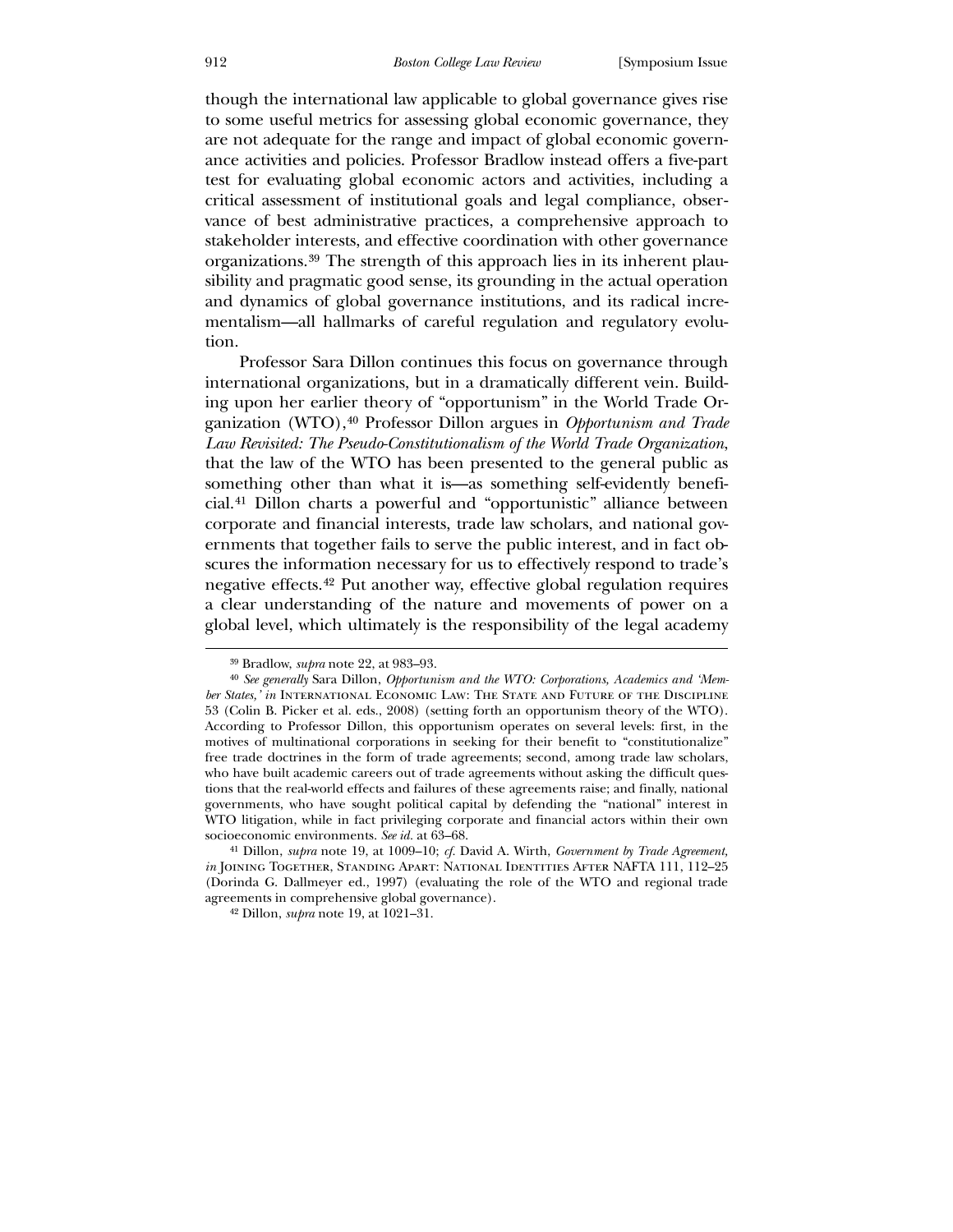and the scholarly community as a whole.<sup>[43](#page-11-1)</sup> Professor Dillon reminds us that as scholars we play an important communicative role in the global governance system.[44](#page-11-1)

 In *Power, Rules, and the WTO*[, Professor Fiona Smith argues that](#page-11-1)  trade rules *do* [in fact constrain power, but she makes this argument](#page-11-1)  [through a radically different avenue: the language of trade rules them](#page-11-1)selves.45 [Although noting that in a globalized environment power inevi](#page-11-1)[tably devolves to structures existing beyond the nation-state, Professor](#page-11-1)  [Smith challenges the conventional view that such power has inevitably](#page-11-1)  [lodged in sophisticated, highly complex international organizations like](#page-11-1)  [the WTO. In her view, the literature remains focused on the activities of](#page-11-1)  [institutions, on the assumption that power must be located in something](#page-11-1)  [that is de](#page-11-1)pendent on human agency. But, Professor Smith asks, what if that is not the case? What if, instead, power is located in the semiautonomous nature of rules themselves? Interrogating the traditional positivist conception of power as expressed in Professor Martti Koskenniemi's canonical work *From Apology to Utopia*,[46](#page-11-2) Professor Smith argues that the law is an important global actor in its own right. She demonstrates how WTO treaty language shapes outcomes in subtle yet profound ways, resisting or slowing down the oscillation between the apologetic and utopian modes Koskenniemi characterized for international law. By doing so, Professor Smith emphasizes that lawyers too easily take for granted the nature of language itself, overlooking its capacity to channel power and to shape outcomes as a function of the words themselves.

 In *Globalization and Hegemony Shift: Are States Merely Agents of Corporate Capitalism?*, Professor Upendra Acharya returns us to some of the themes that Professor Dillon sounded and proceeds directly to the heart of the debate over globalization as a servant of multinational corporations.[47](#page-12-0) He argues that multinational corporations, and neither international organizations nor states, are the powerful actors in this new environment. He asserts that "pre-globalized" roles have been re-

-

*Id.* at 1009–10. 43

<sup>44</sup> *Id.* at 1035–36.

<sup>45</sup> *See generally* Fiona Smith, *Power, Rules, and the WTO*, 54 B.C. L. Rev. 1063 (2013); 36 B.C. Int'l & Comp. L. Rev. 1063 (2013) (arguing that the language of the WTO and world trad e rules are inherently powerful).

INTERNATIONAL LEGAL ARGUMENT (2005) (using a positivists' conception of power to describ e international law, social theory, and political philosophy). 46 *See generally* Martti Koskenniemi, From Apology to Utopia: The Structure of

<span id="page-11-2"></span><span id="page-11-1"></span><span id="page-11-0"></span><sup>&</sup>lt;sup>47</sup> See generally Acharya, *supra* note 20 (arguing that corporations have an unreasonable amount of influence over states).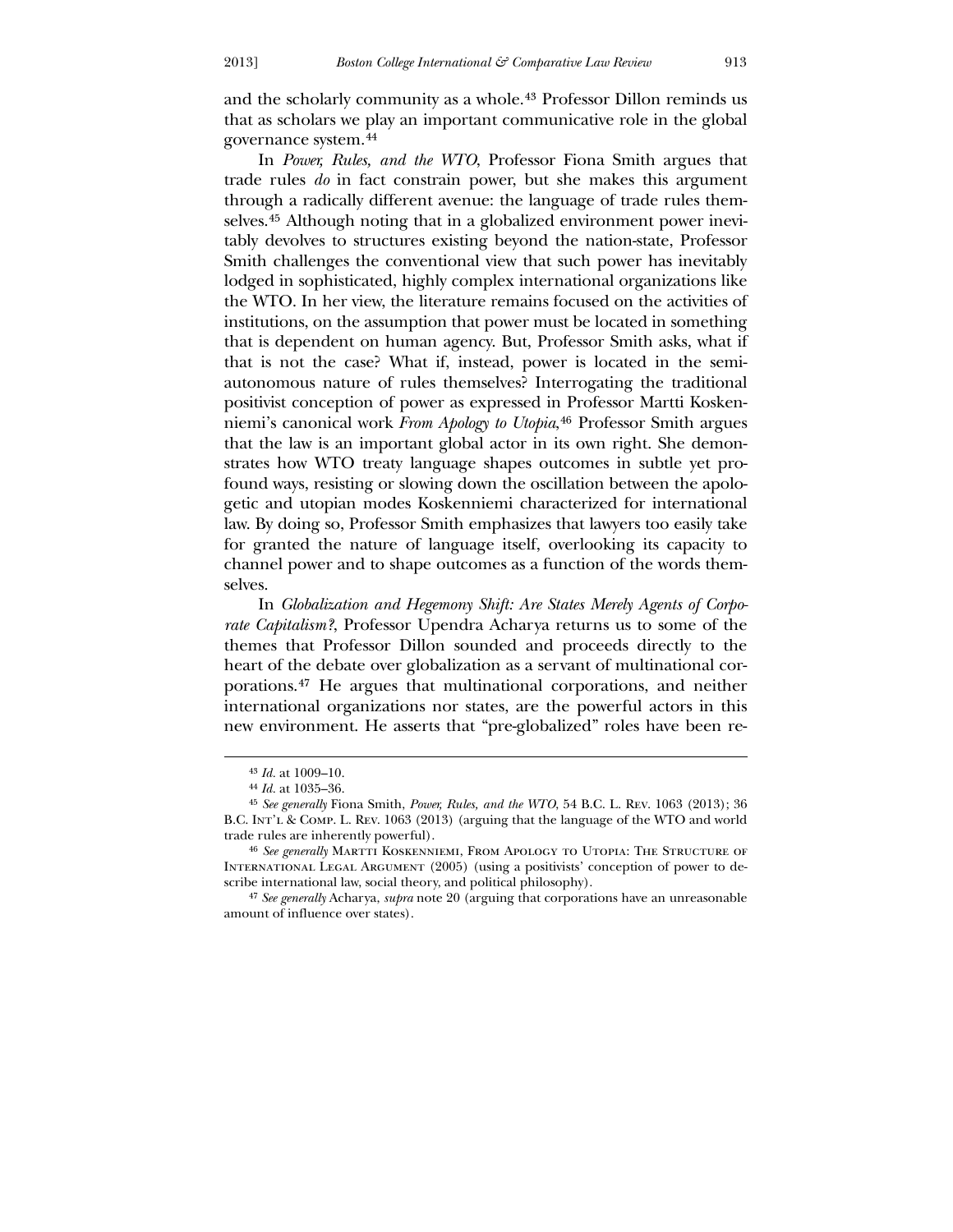versed, with states now seeming to act as agents of corporate capitalism, whereas before corporations had been the agents of states.<sup>[48](#page-12-1)</sup> Meanwhile, states continue to derive their claims to legitimate sovereign authority from people and the system of international law. Echoing Professor Dillon, Professor Acharya argues that this "hegemony shift" has had repercussions throughout the system, as international organizations, including nongovernmental organizations, have also become instrumental in serving the needs of corporate capitalism. Although Acharya recognizes the positive contributions made by globalization and by corporate and international organization activity, he concludes that it is our responsibility—and, implicitly, law's responsibility—to resist such shifts in power when they act against fundamental human interests.

 Professor Mathias Risse concludes the panel's examination with an explicitly normative contribution centered on the new possibilities that globalization has opened for traditional social justice concerns. In *A Précis of* On Global Justice*, with Emphasis on Implications for International Institutions*, Professor Risse argues that traditional modes of thought sume a one-size-fits-all approach to answering normative questions. Instead, one must explore which particular obligations of justice apply to states and other institutions in particular normative situations. This has fundamental repercussions for the shape of "inter-national" law as it about justice at the global level tend either to refrain from applying justice to states (contractarian and communitarian views) or else to extend its application to all people in addition to states (cosmopolitan views).[49](#page-13-0) Instead, Professor Risse rejects both of these approaches, ac-knowledging the existence of multiple grounds of justice<sup>[50](#page-13-0)</sup> and defending a view he calls "pluralist internationalism." Pluralist internationalism accepts the centrality of states in the global architecture, but qualifies this acceptance by embedding the state into a broader model with its own principles of justice.<sup>[51](#page-13-0)</sup> Within this theory, one cannot as-

<sup>48</sup> *See id.* at 937–39.

<sup>&</sup>lt;sup>49</sup> *See generally* Risse, *supra* note 2 (describing the traditional analysis of justice on the glob al level and rejecting the traditional view in favor of pluralist internationalism).

pluralistic theory of justice). For another recent call to embrace a plural approach to justice theory, see Garcia, *supra* note 14. 50 Professor Amartya Sen's recent book on justice is a passionate call to recognize such a plural approach. See generally AMARTYA SEN, THE IDEA OF JUSTICE (2009) (putting forth a

<span id="page-12-1"></span><span id="page-12-0"></span>humanity, shared membership in the global order, shared involvement with the global trading system, and humanity's collective ownership of the earth. Risse, *supra* note 2, at 1038. 51 The grounds that Professor Risse discusses are shared membership in a state, common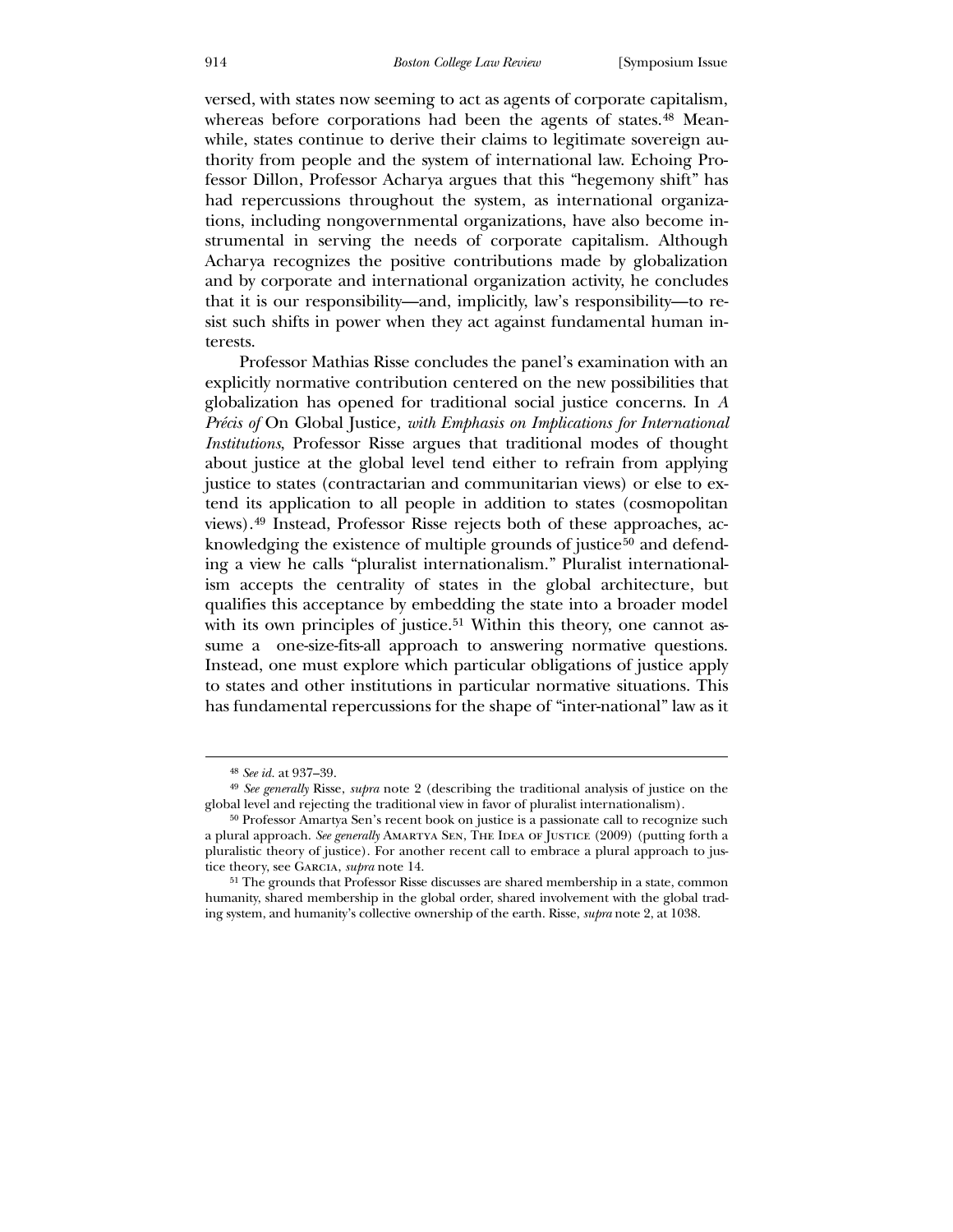becomes *global* law rather than the law of state relations—a move underway since the end of World War II.

 In particular, pluralist internationalism means that international institutions must be recharacterized as agents of justice, rather than as entities that merely advance particular state interests.52 Most importantly, in global governance today it falls to international organizations to create the context by which states are accountable to noncitizens for state effects on transboundary justice. Professor Risse argues that for the WTO (and its scholars), this means abandoning the view that the organization is solely about Member States and trade regulation, as it is embedded in a context that includes all persons involved in the global trading system.

## C. *Panel 2: Legal Practice and the Legal Profession in a Global World*

 The second group of papers, from the panel that Professor Gail Hupper moderated, casts a critical and scholarly eye on how the new global practice environment is changing lawyers and lawyering, and how lawyers are in turn changing the practice environment and global regulation itself. Among other implications, the papers together vividly demonstrate that in many countries there is no single legal "profession," but rather a fragmented set of groups that play very different roles in global governance processes. How one should go about regulating lawyers may therefore depend enormously on the particular group and their function both domestically and in the global space.

of transactional lawyers raise. In *The Rise of the Corporate Legal Elite in the BRICS: Implications for Global Governance*, they note that over the last two global governance by situating the rise of corporate lawyers in the context of the global governance literature, and conceptualizing the rise of the corporate legal elite in the BRICS countries—Brazil, Russia, India, Professor David Wilkins and Mihaela Papa begin the inquiry by addressing conceptual and empirical concerns that the new global elite decades, there has been a proliferation of corporate lawyers in emerging economies at a time when the role and impact of private actors on global governance—and the power shift this represents—is gaining increasing attention in political, social, and legal scholarship.[53](#page-14-0) Professor Wilkins and Ms. Papa interrogate the conceptual issues this raises for

 $\overline{a}$ 

<sup>52</sup> *See id.* at 1038, 1046–50.

<span id="page-13-0"></span><sup>53</sup> *See generally* Wilkins & Papa, *supra* note 20 (discussing the dramatic increase in the number of corporate lawyers in the BRICS countries (Brazil, Russia, India, China, and South Africa) and the implications it has for globalization and the law).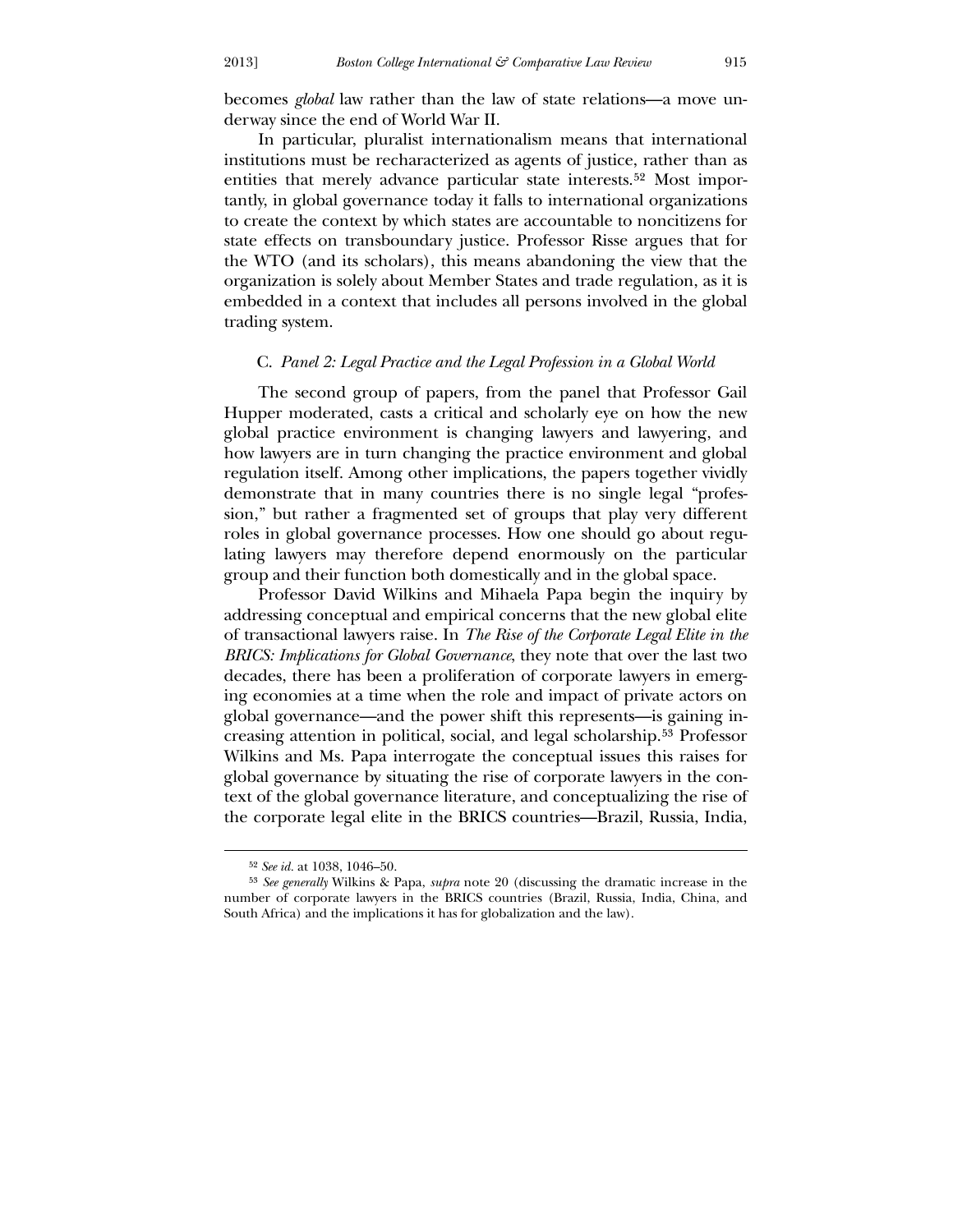China, and South Africa. They conclude that the importance of the role of governance—and its challenges—is real, but that there is also some evidence of professional self-regulation and social responsibility among this new class of global actors.<sup>[54](#page-14-1)</sup>

 [Professor John Flood continues the conversation by focusing on](#page-14-1)  [one important subgroup within the corporate legal elite—the "Magic](#page-14-1)  [Circle" of U.K.-based global law firms. In](#page-14-1) *Institutional Bridging: How [Large Law Firms Engage in Globalization](#page-14-1)*, Professor Flood notes that over [the last 160 years, British corporate law firms have maintained a delib](#page-14-1)erately global outlook.55 [Professor Flood introduces the literature of](#page-14-1)  ["Born Globals" into the analysis of law fi](#page-14-1)rms and legal practice to show how certain kinds of firms are constituted in a manner that enables them to adapt and thrive in a new global economy. Recent reforms in U.K. professional regulation that allow for "alternative business structures" with external investment in firms reinforce this competitive advantage, situating U.K. corporate law firms as powerful agents in the creation of a new global *lex mercatoria*. Professor Flood reminds us that as lawyers, we play multiple roles—as legal counselors and simultaneously as global actors whose professional and economic ambitions are themselves a global driver—the effects of which we must both study as scholars and regulate as policymakers.<sup>[56](#page-14-2)</sup>

[the resettlement of the most vulnerable—r](#page-14-2)efugees of global conflicts.<sup>57</sup> Asylum law vividly illustrates the ways that globalization creates tension between states, as international norms challenge state power by supporting the human rights of refugees and asylum seekers, and states In *[U.K. Refugee Lawyers: Pushing the Boundaries of Domestic Court Ac](#page-14-2)[ceptance of International Human Rights Law](#page-14-2)*, Professor Stephen Meili refo[cuses us away from the heady world of the corporate elite and toward](#page-14-2)  [the lawyers doing the often thankless, yet essential, work of facilitating](#page-14-2)  attempt to reassert their power over borders in a variety of ways. Professor Meili explores the ways that lawyers representing asylum-seekers in the United Kingdom navigate this space. He argues that lawyers play a critical role in filling the void that globalization's diminution of state

<sup>54</sup> *See id.* at 1179–82.

<sup>55</sup> *See generally* Flood, *supra* note 21 (discussing the global impact of U.K.-based law firms). Professor Flood cites many reasons for U.K.-based firms' global outlook, including framework of empire, and firms' commitment to English law as a transnational framework for private economic activity. See id. at 1092-98. a small domestic market, aggressive globally minded corporate clients operating within a

<sup>56</sup> *See id.* at 1087–88, 1097–98.

<span id="page-14-2"></span><span id="page-14-1"></span><span id="page-14-0"></span><sup>&</sup>lt;sup>57</sup> See generally Meili, *supra* note 18 (analyzing the role of international human rights nor ms in U.K. asylum law).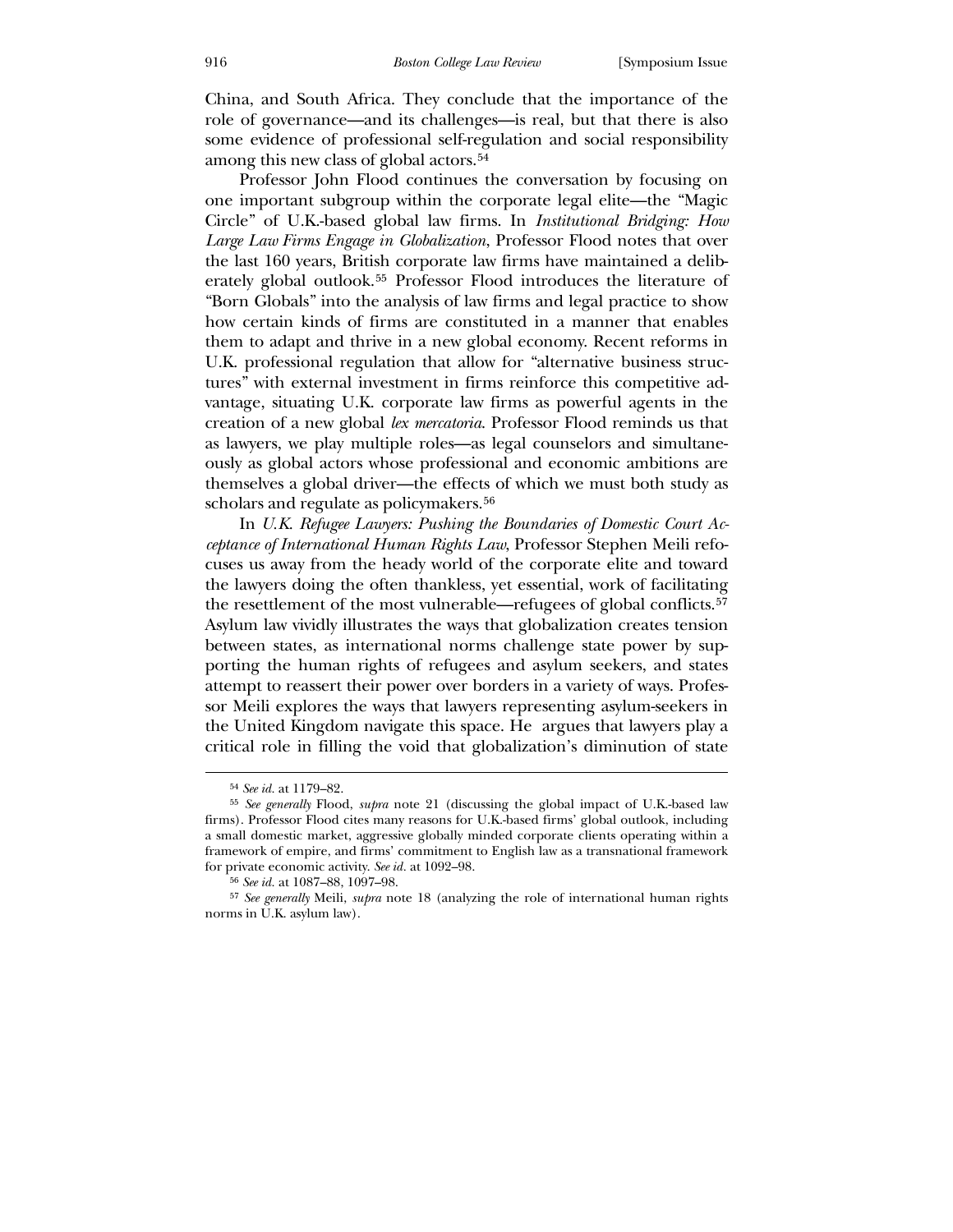power over refugee matters has created, and that they may even support a stronger role for national law to the extent that international human rights norms influence such law. [58](#page-15-0)

## D. *[Panel 3: Combat Strategies and the Law of War in the Age of Terrorism](#page-15-0)*

 [The final set of papers, from the panel that Professor David Wirth](#page-15-0)  [moderated, evaluate power in its most explicit and violent forms: the](#page-15-0)  [use of military force in the plethora of armed conflicts that sadly have](#page-15-0)  [come to characterize this era of global ferment. The panelists ad](#page-15-0)[dressed how the global War on Terror, with its new security threats and](#page-15-0)  [new technologies of warfare, requires new rules of engagement and a](#page-15-0)  [modified understanding of the law of war.](#page-15-0) 

 [Globalization and the global war on terror may be new, but rape in](#page-15-0)  [t](#page-15-0)[ime](#page-15-0)s of war is sadly one of the oldest known crimes. Although it has long been a prohibited act in wartime, its occurrence remains pervasive, and until recently the elements of the crime had not been defined in international law. In *The Evolving Jurisprudence of the Crime of Rape in International Criminal Law*, Judge Philip Weiner leads us through the International Criminal Tribunal for Rwanda's landmark 1998 decision in *Prosecutor v. Akayesu*, where for the first time an international court defined rape.[59](#page-15-1) In the cases that followed, several international tribunals provided varying opinions as to what constituted the elements of rape. With our increased awareness of the nature and extent of sexual violence in times of armed conflict, there have been major changes in these matters over the past forty years. Lawyers play a vital role in the continuing development of this critical area of global jurisprudence.

commander on the use of deadly force under conditions of uncertainty and time-sensitivity? In *Training Judge Advocates to Advise Commanders as* Operational Law Attorneys, Lieutenant Colonel DiMeglio introduces us to the operational environment in which life-or-death decisions on the law Lieutenant Colonel Richard DiMeglio poses a dramatically different, but equally pressing, question: How would you advise a battlefield of armed conflict are made by military lawyers and the tactical officers they advise.60 He outlines the extensive training Judge Advocates re-

<u>.</u>

<sup>58</sup> *See id.* at 1125–26, 1145–46.

<sup>59</sup> *See generally* Weiner, *supra* note 25 (analyzing the evolution of the crime of rape internationally through landmark tribunal decisions in various international tribunals).

<span id="page-15-1"></span><span id="page-15-0"></span><sup>60</sup> *See generally* Lieutenant Colonel Richard P. DiMeglio, *Training Army Judge Advocates to Advise Commanders as Operational Law Attorneys*, 54 B.C. L. Rev. 1185 (2013); 36 B.C. Int'l & Comp. L. Rev. 1185 (2013) (detailing the training that Judge Advocates receive both for-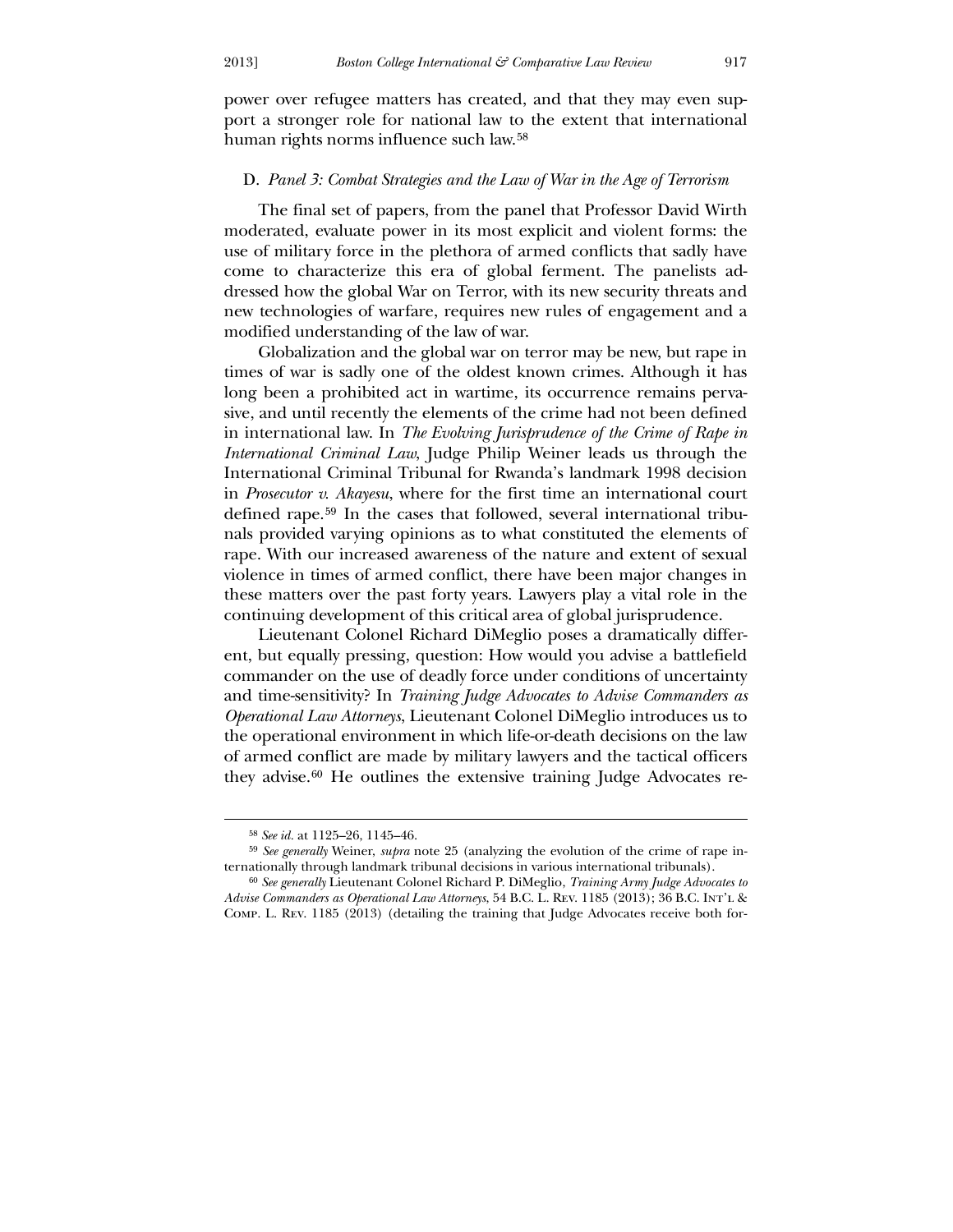ceive as well as the factors that should be considered when advising command personnel in a field situation characteristic of the global War on Terror. Although the execution of these principles may be far from perfect, the professionalism of military lawyers cannot be doubted. Nor can one doubt the importance of training systems in the United States and other countries, which ensure the best possible legal advice under some of the worst possible conditions.

## **CONCLUSION**

Together, our keynote address, authors, and panelists have documented the ways in which globalization is allocating and reallocating power among existing and new actors, as the international community attempts to understand and respond to both new and preexisting challenges—even to ancestral challenges in new guise. To a significant extent, the possibilities and hazards of power may not have changed. Nor have the roles of law and lawyers, even as the specific issues and distributions reflecting the new global order have changed. Institutions still matter, rules still have effect, academic lawyers continue to grapple with this complex mixture, and lawyers are right in the middle of the negotiations, conflicts, structures, and relationships that define this or any age. Whether it is in the exercise of national power, corporate power, or the power of law on behalf of the individual, lawyers ensure that rules are observed, and where necessary modified, as much as they facilitate the elision or circumvention of rules by the powerful. In fact, lawyers play a unique and multifaceted role in globalization—in addition to all of the above, we are *ourselves* global actors, who must both study and regulate our own impact.

 Ultimately, it is my view that this is a hopeful message for society, and for the many students of law currently exploring what role law may have in a global future, and what their individual role may be. As our symposium authors collectively remind us, the rule of law means that we will continue to find lawyers at the heart of every defining conflict or relationship in our global society, and even our moments of disappointment over particular shortcomings underscore a positive vision of what lawyers can contribute. Moreover, as Professor Fiona Smith reminds us, so long as we are using language to express and mediate power—the essence of law itself—there is the intrinsic possibility for power to be restrained or channeled into responsible, even progressive

mally and informally before they are placed in the field to advise commanders making lifeor-death decisions).